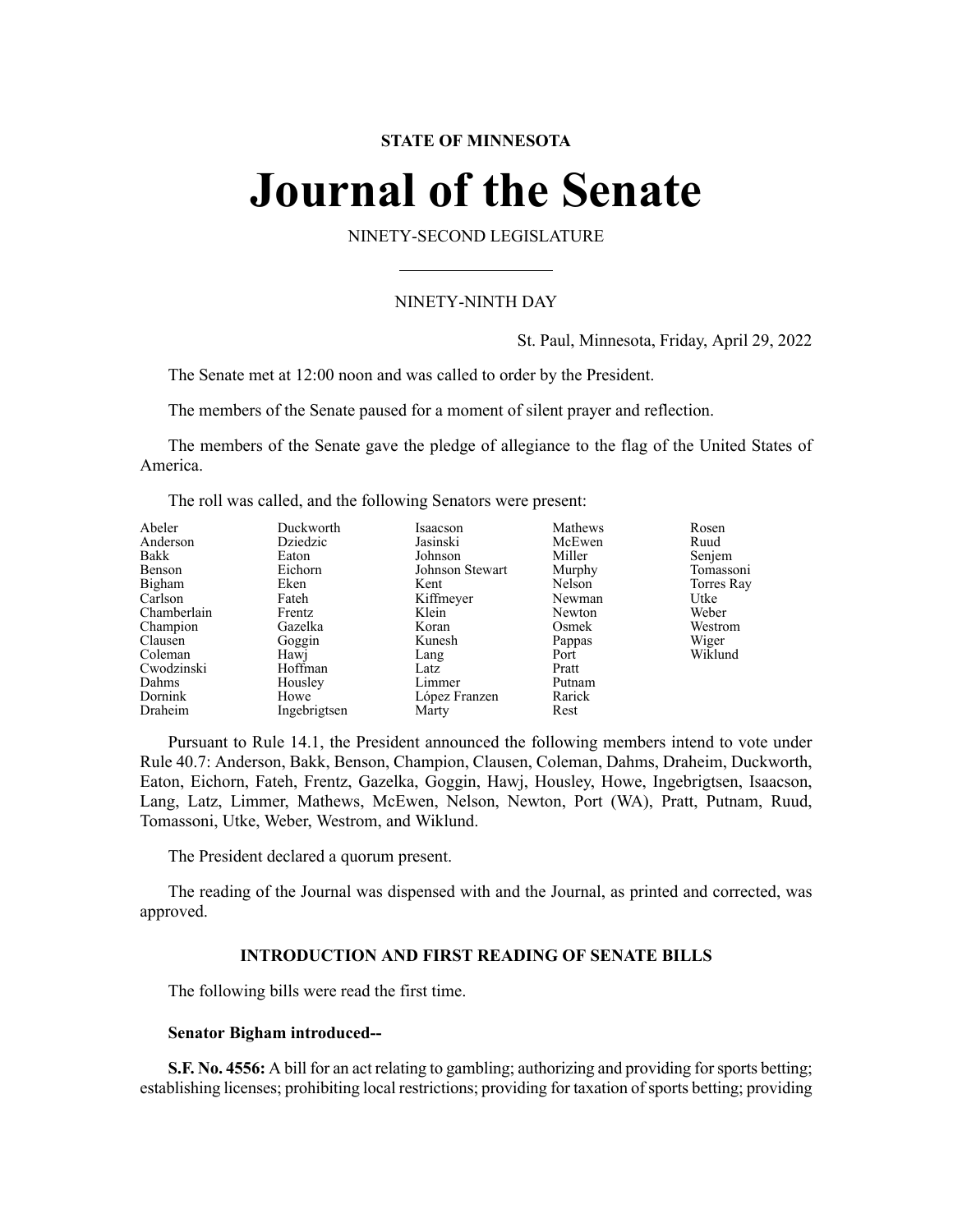# 7718 JOURNAL OF THE SENATE [99TH DAY

civil and criminal penalties; requiring reports; appropriating money; amending Minnesota Statutes 2020, sections 260B.007, subdivision 16; 290.0131, by adding a subdivision; 290.0132, by adding a subdivision; 290.0133, by adding a subdivision; 290.0134, by adding a subdivision; 609.75, subdivisions 3, 4, 7, by adding a subdivision; 609.755; 609.76, subdivision 2; proposing coding for new law in Minnesota Statutes, chapters 299L; 609; proposing coding for new law as Minnesota Statutes, chapter 297J.

Referred to the Committee on State Government Finance and Policy and Elections.

# **Senators Port, López Franzen, Murphy, and Kunesh introduced--**

**S.F. No. 4557:** A bill for an act proposing an amendment to the Minnesota Constitution, article IV, section 12; removing limitations on the amount of time the legislature may meet in regular session each year.

Referred to the Committee on State Government Finance and Policy and Elections.

### **Senators Eichorn, Bakk, Tomassoni, Chamberlain, and Abeler introduced--**

**S.F. No. 4558:** A bill for an act relating to taxation; property; modifying the valuation limits for the homestead market value exclusion; establishing levy limits; amending Minnesota Statutes 2020, section 273.13, subdivision 35.

Referred to the Committee on Taxes.

#### **Senator Dahms introduced--**

**S.F. No. 4559:** A bill for an act relating to capital investment; appropriating money for improvements at Southwest Minnesota State University; authorizing the sale and issuance of state bonds.

Referred to the Committee on Capital Investment.

#### **Senators Klein and Newton introduced--**

**S.F. No. 4560:** A bill for an act relating to higher education; establishing an education benefit for dependents of disabled veterans; proposing coding for new law in Minnesota Statutes, chapter 136A.

Referred to the Committee on Higher Education Finance and Policy.

# **MOTIONS AND RESOLUTIONS**

# **SUSPENSION OF RULES**

Senator Miller moved that the 12-hour requirement of Joint Rule 2.06 be suspended as it relates to the Conference Committee Report on S.F. No 2677.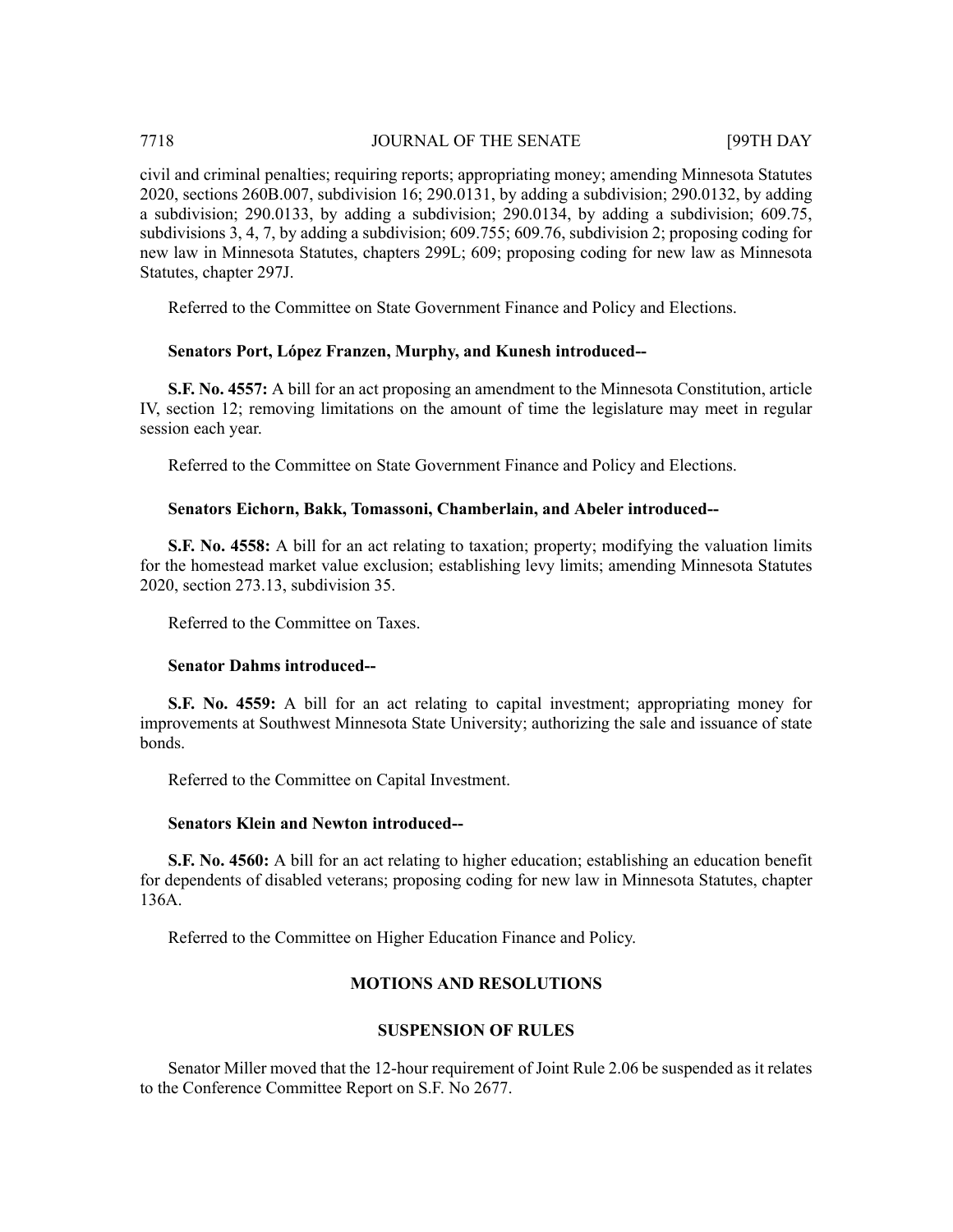The question was taken on the adoption of the motion.

The roll was called, and there were yeas 64 and nays 1, as follows:

Those who voted in the affirmative were:

| Abeler      | Draheim   | Ingebrigtsen    | López Franzen | Putnam     |
|-------------|-----------|-----------------|---------------|------------|
| Anderson    | Duckworth | Isaacson        | Marty         | Rarick     |
| Bakk        | Dziedzic  | Jasinski        | Mathews       | Rest       |
| Benson      | Eaton     | Johnson         | McEwen        | Rosen      |
| Bigham      | Eichorn   | Johnson Stewart | Miller        | Ruud       |
| Carlson     | Eken      | Kent            | Murphy        | Senjem     |
| Chamberlain | Frentz    | Kiffmeyer       | Nelson        | Tomassoni  |
| Champion    | Gazelka   | Klein           | Newman        | Torres Ray |
| Clausen     | Goggin    | Koran           | Newton        | Utke       |
| Coleman     | Hawj      | Kunesh          | Osmek         | Weber      |
| Cwodzinski  | Hoffman   | Lang            | Pappas        | Wiger      |
| Dahms       | Housley   | Latz            | Port          | Wiklund    |
| Dornink     | Howe      | Limmer          | Pratt         |            |

Pursuant to Rule 40, Senator Jasinski cast the affirmative vote on behalf of the following Senators: Anderson, Bakk, Benson, Coleman, Dahms, Draheim, Duckworth, Eichorn, Gazelka, Goggin, Housley, Howe, Ingebrigtsen, Lang, Limmer, Mathews, Nelson, Pratt, Rosen, Ruud, Senjem, Tomassoni, Utke, and Weber.

Pursuant to Rule 40, Senator Kunesh cast the affirmative vote on behalf of the following Senators: Champion, Clausen, Eaton, Frentz, Hawj, Isaacson, Latz, McEwen, Newton, Port, Putnam, and Wiklund.

Those who voted in the negative were:

Fateh

Pursuant to Rule 40, Senator Kunesh cast the negative vote on behalf of the following Senator: Fateh.

The motion prevailed.

#### **MOTIONS AND RESOLUTIONS - CONTINUED**

S.F. No. 2677 and the Conference Committee Report thereon were reported to the Senate.

### **CONFERENCE COMMITTEE REPORT ON S.F. No. 2677**

A bill for an act relating to unemployment insurance; repaying unemployment insurance trust fund loans; replenishing the unemployment insurance trust fund; freezing the base tax rate for employers; eliminating the additional assessment for calendar years 2022 and 2023; establishing a zero percent special assessment rate for calendar year 2022; eliminating a revenue replacement transfer; appropriating money; repealing Laws 2021, First Special Session chapter 12, article 5, section 3.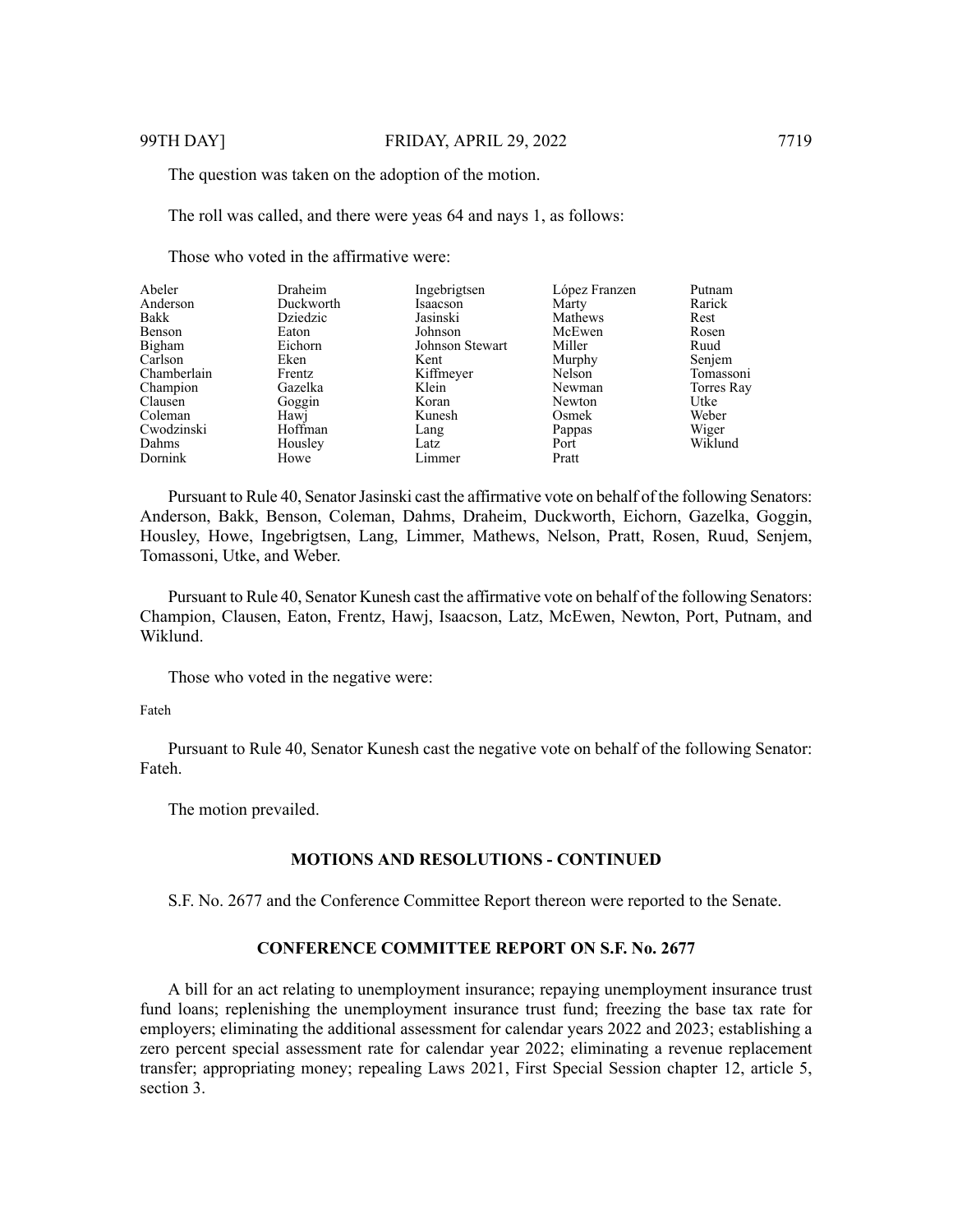The Honorable David J. Osmek President of the Senate

The Honorable Melissa Hortman Speaker of the House of Representatives

We, the undersigned conferees for S.F. No. 2677 report that we have agreed upon the items in dispute and recommend as follows:

That the House recede from its amendments and that S.F. No. 2677 be further amended as follows:

Delete everything after the enacting clause and insert:

#### **"ARTICLE 1**

### **UNEMPLOYMENT INSURANCE TRUST FUND**

## Section 1. **APPROPRIATION; UNEMPLOYMENT INSURANCE TRUST FUND LOAN REPAYMENT AND REPLENISHMENT.**

Subdivision 1. **Appropriation.** \$2,324,175,000 from the state fiscal recovery federal fund and \$405,825,000 from the general fund in fiscal year 2022 are appropriated to the commissioner of employment and economic development for the purposes of this section.

Subd. 2. **Repayment.** Within ten days following enactment of this section, the commissioner must determine the sum of any outstanding loans and any interest accrued on the loans from the federal unemployment insurance trust fund, and issue payments to the federal unemployment trust fund equal to that sum.

Subd. 3. **Replenishment.** Following the full repayment of outstanding loans from the federal unemployment insurance trust fund, the commissioner must deposit into the unemployment insurance trust fund all the remaining money appropriated in this section.

**EFFECTIVE DATE.** This section is effective the day following final enactment.

# Sec. 2. **UNEMPLOYMENT BASE TAX RATE AND ASSESSMENT FOR CALENDAR YEARS 2022 AND 2023.**

Subdivision 1. **Tax rate.** Notwithstanding Minnesota Statutes, section 268.051, subdivision 2, in calendar years 2022 and 2023, the base tax rate under Minnesota Statutes, section 268.051, subdivision 2, paragraph (b), is one-tenth of one percent.

Subd. 2. **Additional assessment.** Notwithstanding Minnesota Statutes, section 268.051, subdivision 2, in calendar years 2022 and 2023, the additional assessment under Minnesota Statutes, section 268.051, subdivision 2, paragraph (c), is zero percent.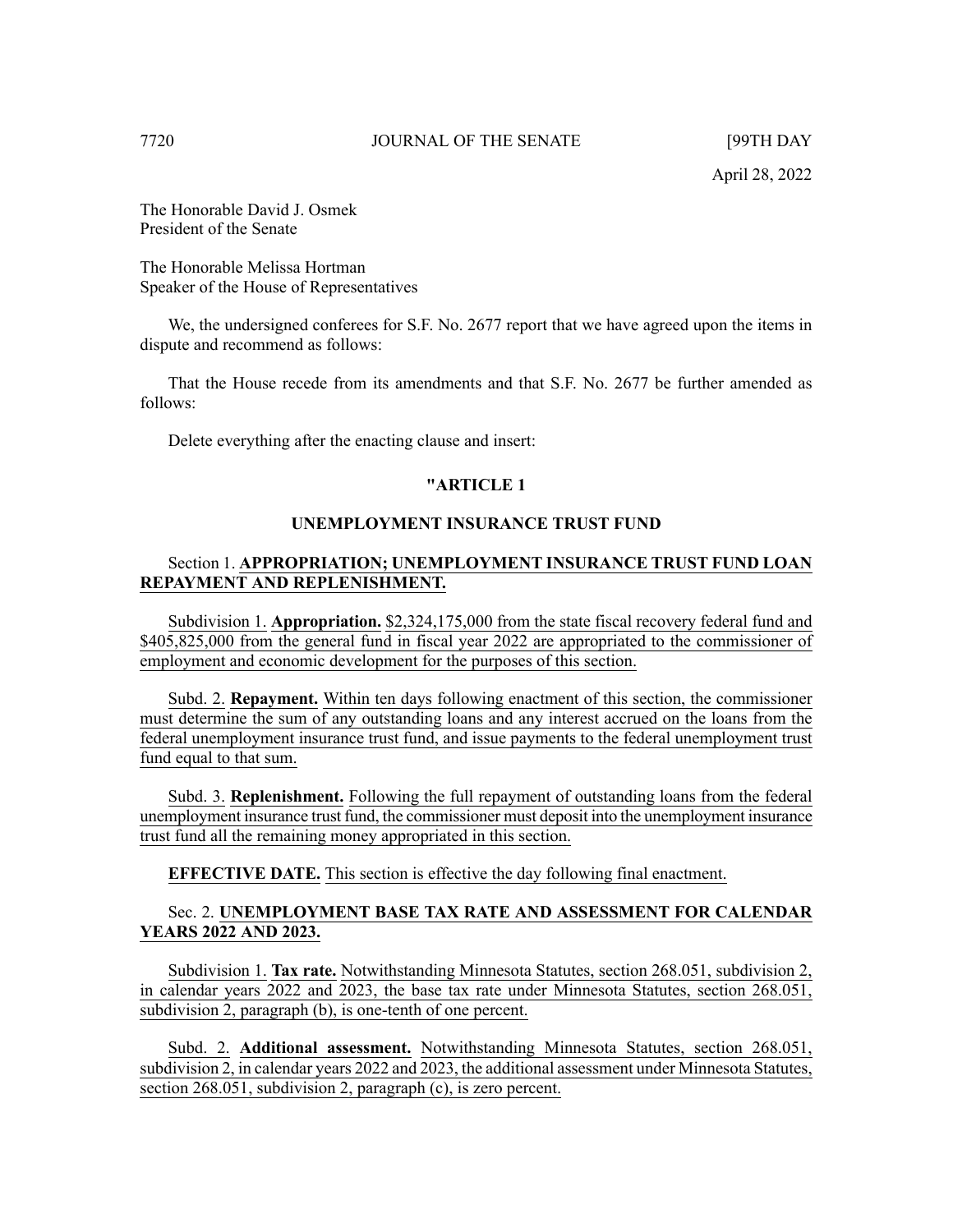Subd. 3. **Special assessment.** Notwithstanding Minnesota Statutes, sections 268.051, subdivision 8, and 268.194, subdivision 6, paragraph (c), in calendar year 2022, the special assessment under Minnesota Statutes, section 268.051, subdivision 8, is zero percent.

Subd. 4. **Employer credits, refunds.** Notwithstanding any law to the contrary, the commissioner of employment and economic development must credit or refund each taxpaying employer for:

(1) any base tax rate amount assessed and paid for calendar year 2022 under Minnesota Statutes, section 268.051, subdivision 2, paragraph (b), that is greater than one-tenth of one percent;

(2) any additional assessment amount assessed and paid for calendar year 2022 under Minnesota Statutes, section 268.051, subdivision 2, paragraph (c); and

(3) any special assessment amount assessed and paid for calendar year 2022 under Minnesota Statutes, section 268.051, subdivision 8.

Subd. 5. **Waiving of penalties and interest.** Notwithstanding any law to the contrary, the commissioner must waive any interest or penalties accrued on first quarter 2022 taxes due on April 30, 2022, but not paid on or before May 31, 2022.

**EFFECTIVE DATE.** This section is effective the day following final enactment.

Sec. 3. **REPEALER.**

Laws 2021, First Special Session chapter 12, article 5, section 3, is repealed.

**EFFECTIVE DATE.** This section is effective the day following final enactment.

### **ARTICLE 2**

#### **FRONTLINE WORKER PAYMENTS**

#### Section 1. **FRONTLINE WORKER PAYMENTS; PUBLIC PURPOSE.**

This article is intended to provide payments to frontline workers whose work put them at risk of contracting COVID-19 during the peacetime emergency declared by the governor in Executive Order 20-01. The legislature finds that payments under this section specifically, and under the premium pay provisions of the American Rescue Plan Act of 2021 generally, have a public purpose and benefit the people of Minnesota by:

(1) responding to the extraordinary circumstances of the COVID-19 pandemic which resulted in the peacetime emergency; and

(2) compensating workers for working in conditions that, in many cases, exceeded what was originally contemplated in their employment agreement to ensure our state was able to continue functioning during the pandemic.

#### Sec. 2. **FRONTLINE WORKER PAYMENTS.**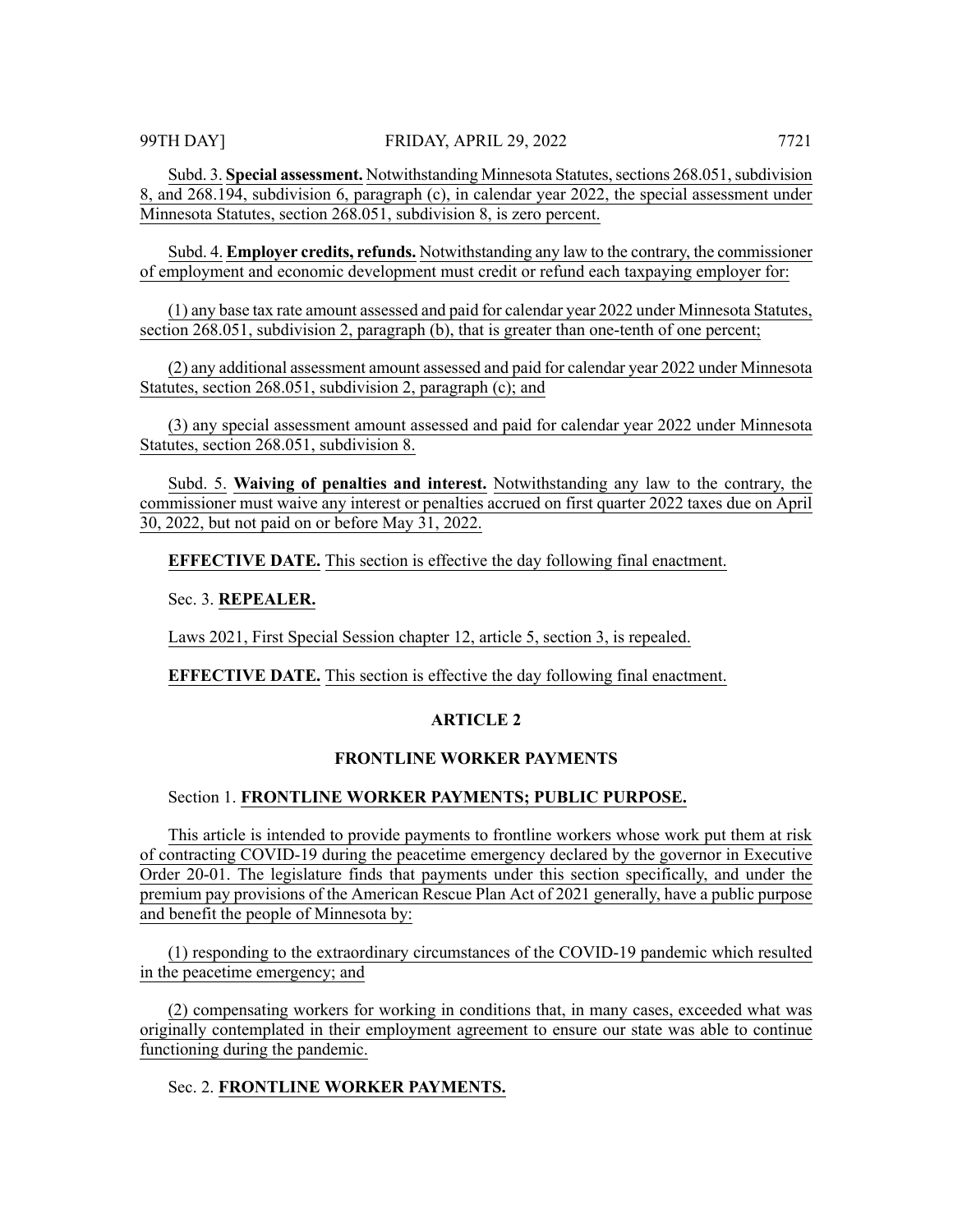Subdivision 1. **Program established; payments authorized.** To the extent feasible, the commissioner of revenue, in coordination with the commissioners of labor and industry and employment and economic development, must make payments to eligible frontline workers as provided in this section.

Subd. 2. **Frontline sector defined.** "Frontline sector" means the following sectors:

(1) long-term care and home care;

(2) health care;

(3) emergency responders;

(4) public health, social service, and regulatory service;

(5) courts and corrections;

(6) child care;

(7) schools, including charter schools, state schools, and higher education;

(8) food service, including production, processing, preparation, sale, and delivery;

(9) retail, including sales, fulfillment, distribution, and delivery;

(10) temporary shelters and hotels;

(11) building services, including maintenance, janitorial, and security;

(12) public transit;

(13) ground and air transportation services;

(14) manufacturing; and

(15) vocational rehabilitation.

Subd. 3. **Eligible frontline workers.** (a) An individual is eligible to receive a payment under this section if the individual:

(1) was employed for at least 120 hours in Minnesota in one or more frontline sectors during the time period beginning March 15, 2020, and ending June 30, 2021;

(2) for the hours worked under clause (1), was not able to telework due to the nature of the individual's work and worked in close proximity to individuals outside of the individual's household;

(3) meets the income requirement in paragraph (b); and

(4) did not receive an unemployment insurance benefit payment or serve a nonpayable week under Minnesota Statutes, section 268.085, subdivision 1, clause (6), for more than 20 weeks on a cumulative basisfor weeks between March 15, 2020, and June 26, 2021. An unemployment insurance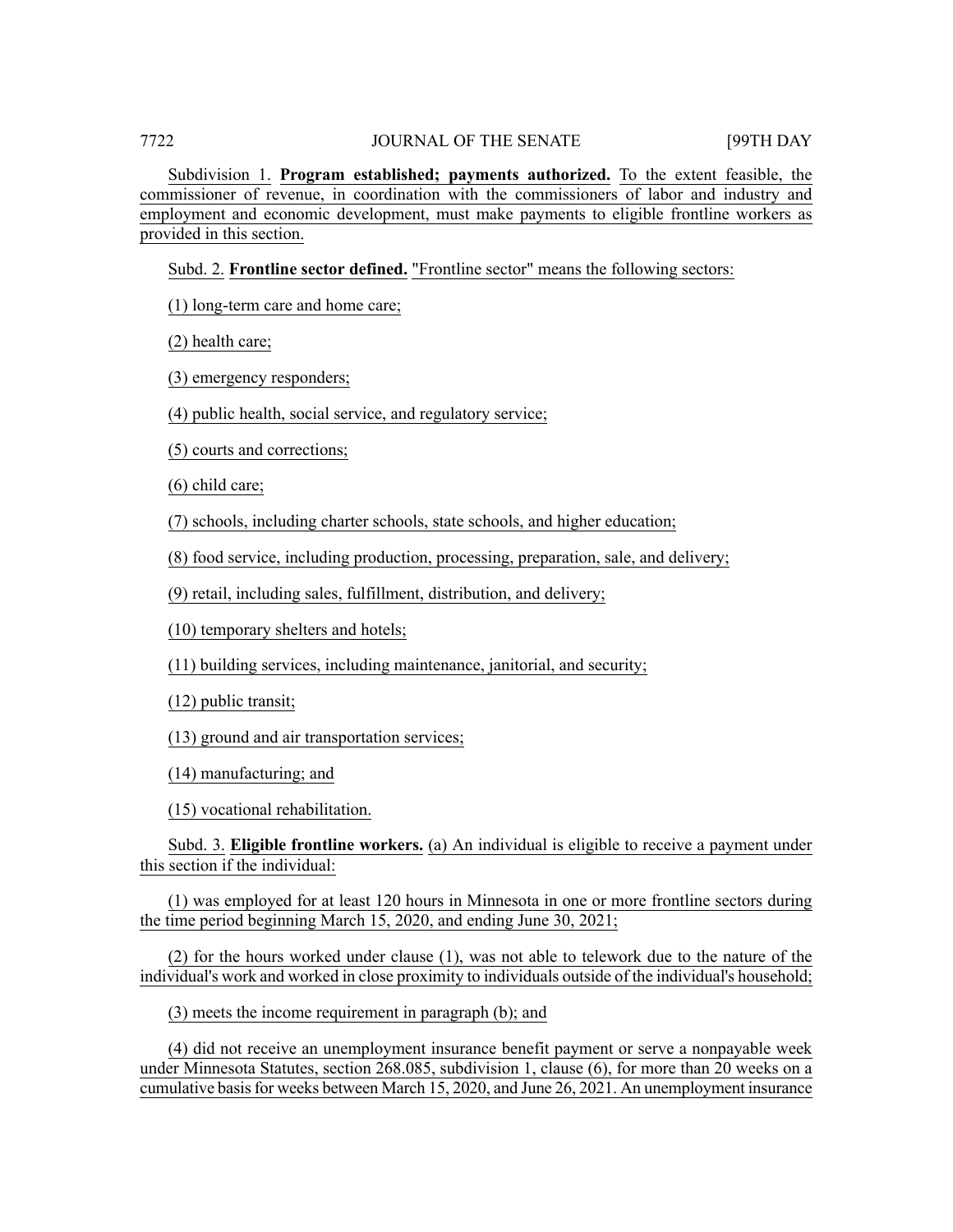benefit payment shall include payments made by the state of Minnesota under Minnesota Statutes, sections 268.001 to 268.23, pandemic emergency unemployment compensation, extended benefits, pandemic unemployment assistance, federal pandemic unemployment compensation, lost wages assistance, mixed earnings unemployment compensation, and trade readjustment allowance. Unemployment insurance benefit paymentsshall include the amounts withheld from an unemployment insurance benefit payment for income tax, deducted for a child support obligation or an offset from unemployment benefits under Minnesota Statutes, section 268.18, subdivision 3a. Unemployment insurance benefit payments shall include amounts found to be overpaid under Minnesota Statutes, section 268.18. The calculations under this clause shall be made based exclusively on data held by DEED as of the effective date of this act.

(b) To qualify for a payment, an individual's adjusted gross income, as defined in Minnesota Statutes, section 290.01, subdivision 21a, as amended to April 1, 2022, must be less than the following amounts for at least one of the taxable years beginning after December 31, 2019, and before January 1, 2022:

(1) for an individual who was employed in an occupation with direct COVID-19 patient care responsibilities, \$350,000 for a married taxpayer filing a joint return and \$175,000 for all other filers; or

(2) for all other individuals, \$185,000 for a married taxpayer filing a joint return and \$85,000 for all other filers.

Subd. 4. **Application; verification of eligibility.** (a) To qualify for a payment under this section, an individual must apply to the commissioner of labor and industry in the form and manner specified by the commissioner. As part of the application, an individual must certify to the commissioner of labor and industry that the individual meets the eligibility requirements in subdivision 3.

(b) Assoon as practicable after final enactment of this act, the commissioner of labor and industry must establish a process for accepting applications for payments under this section and begin accepting applications. The commissioner must not accept an application submitted more than 45 days after opening the application period.

(c) The commissioner of labor and industry must assist applicants in submitting an application under this section, including but not limited to:

(1) establishing a multilingual temporary help line for applicants; and

(2) offering multilingual applications and multilingual instructions.

(d) To the extent possible, the commissioners of revenue, employment and economic development, and labor and industry must verify applicant eligibility for a payment under this section.

(e) An applicant for a payment under this section may appeal a denial of eligibility under this subdivision to the commissioner of labor and industry within 15 days of notice of denial. The commissioner of labor and industry's decision on an appeal is final.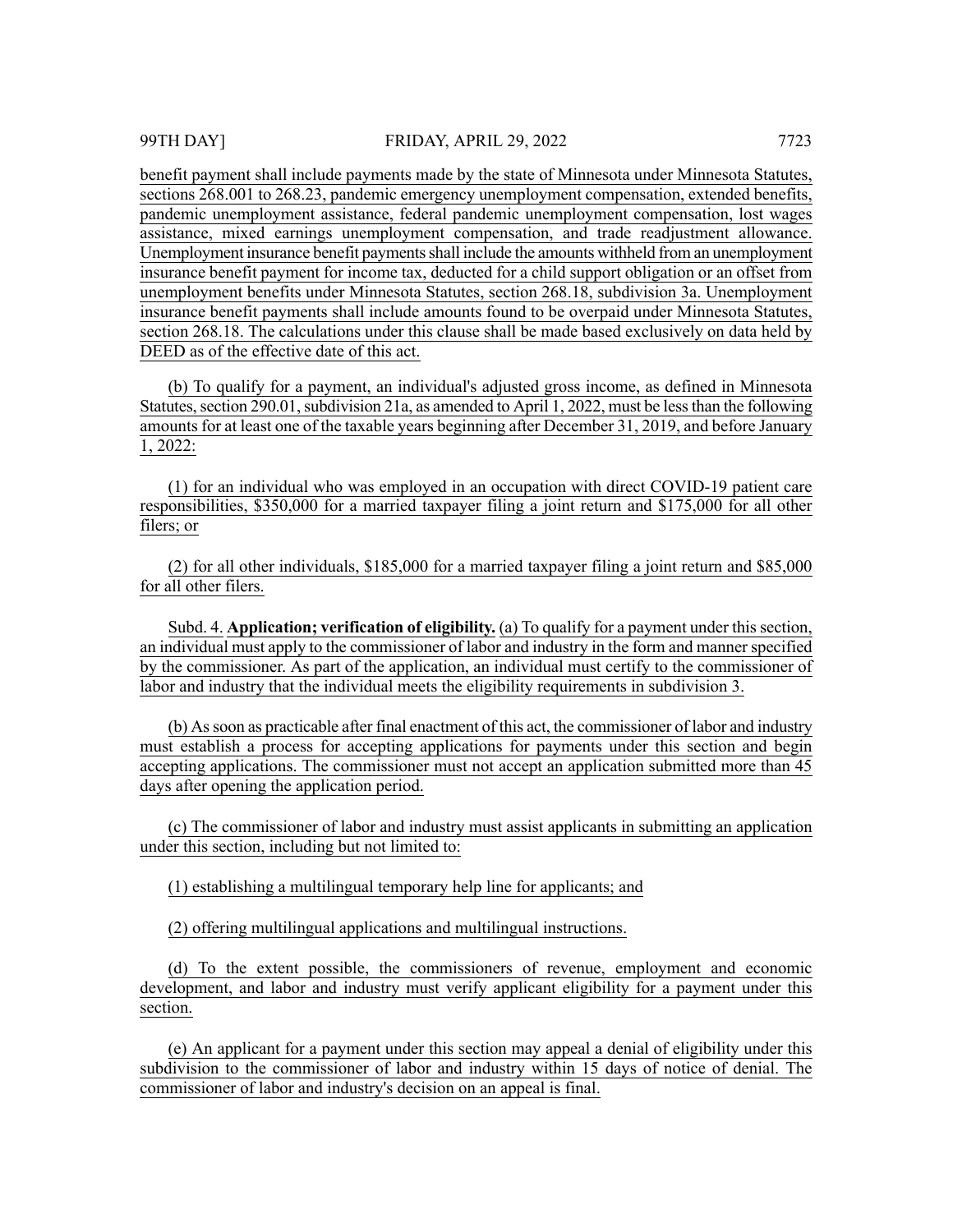(f) The commissioner of labor and industry may contract with a third party to implement part or all of the application process and assistance required under this subdivision.

Subd. 5. **Eligibility; payments.** (a) After the deadline for applications under subdivision 4 has elapsed, the commissioner of revenue must determine the payment amount based on available appropriations and the number of applications received from eligible frontline workers. The payment amount must be the same for each eligible frontline worker and must not exceed \$1,500.

(b) As soon as practicable, the commissioner of revenue must make payments of the amount determined under paragraph (a) to all eligible frontline workers who applied in accordance with subdivision 4.

(c) The commissioner of revenue may contract with a third party to implement part or all of the payment process required under this subdivision.

(d) If the commissioner of revenue determines that a payment was made under this section to an ineligible individual, the commissioner may issue an order of assessment to the individual receiving the payment for the amount of the payment. The order must be made within two years after the date of the payment or six years after the date of the payment in the case of fraud. The audit, assessment, appeal, collection, enforcement, and administrative provisions of Minnesota Statutes, chapters 270C and 289A, apply to the orders issued under this section.

Subd. 6. **Data practices.** (a) Data collected or created by the commissioners of revenue, labor and industry, and employment and economic development because an individual has sought information about, applied for, been denied, or received a payment under this section are classified as nonpublic data or private data on individuals, as defined in Minnesota Statutes, section 13.02, subdivisions 9 and 12.

(b) Data classified as nonpublic data or private data on individuals, including return information, as defined in Minnesota Statutes, section 270B.01, subdivision 3, may be shared or disclosed between the commissioners of revenue, employment and economic development, and labor and industry, and any third-party vendor contracted with under subdivision 4, to the extent necessary to verify eligibility and administer payments under this section.

Subd. 7. **Notice requirement.** (a) No later than 15 days after the application period is opened under subdivision 4, employers in a frontline sector must provide notice, in a form approved by the commissioner of labor and industry, advising all current workers who may be eligible for payments under this section of the assistance potentially available to them and how to apply for benefits. An employer must provide notice using the same meansthe employer usesto provide other work-related notices to employees.

(b) Notice provided under paragraph (a) must be at least as conspicuous as:

(1) posting a copy of the notice at each work site where workers work and where the notice may be readily observed and reviewed by all workers working at the site; or

(2) providing a paper or electronic copy of the notice to all workers.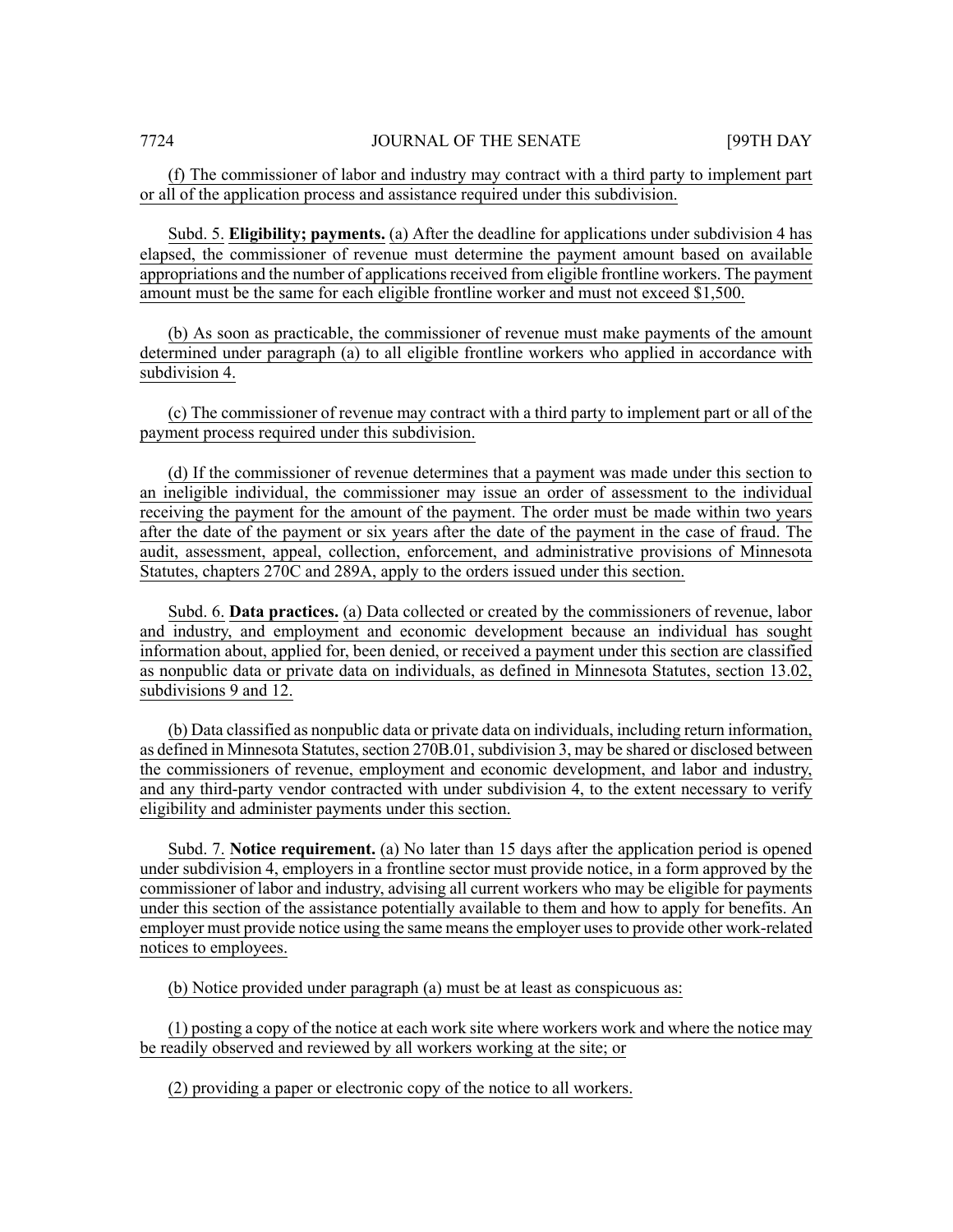Subd. 8. **Payments not to be considered income.** (a) For the purposes of this subdivision, "subtraction" has the meaning given in Minnesota Statutes, section 290.0132, subdivision 1, and the rules in that subdivision apply for this subdivision. The definitions in Minnesota Statutes, section 290.01, apply to this subdivision.

(b) The amount of frontline worker payments received under this section is a subtraction.

(c) Frontline worker payments under this section are excluded from income, as defined in Minnesota Statutes, sections 290.0674, subdivision 2a, and 290A.03, subdivision 3.

(d) Notwithstanding any law to the contrary, payments under this section must not be considered income, assets, or personal property for purposes of determining eligibility or recertifying eligibility for:

(1) child care assistance programs under Minnesota Statutes, chapter 119B;

(2) general assistance, Minnesota supplemental aid, and food support under Minnesota Statutes, chapter 256D;

(3) housing support under Minnesota Statutes, chapter 256I;

(4) Minnesota family investment program and diversionary work program under Minnesota Statutes, chapter 256J; and

(5) economic assistance programs under Minnesota Statutes, chapter 256P.

(e) The commissioner of human services must not consider frontline worker payments under this section as income or assets under Minnesota Statutes, section 256B.056, subdivision 1a, paragraph (a); 3; or 3c, or for persons with eligibility determined under Minnesota Statutes, section 256B.057, subdivision 3, 3a, or 3b.

Subd. 9. **Report.** No later than 90 days following the end of the payments to eligible frontline workers under subdivision 5, the commissioners of revenue and labor and industry shall report to the legislative committees with jurisdiction over economic development policy and finance about the program established under this section. The report must include:

(1) the number of eligible frontline workers who applied, including the number in each sector and county, and the payment each worker received;

(2) if the initial payment to frontline workers under subdivision 5 was less than \$1,500, the additional appropriation needed to provide an additional payment equal to the difference between \$1,500 and the payment amount under subdivision 5; and

(3) the number of applications that were denied and the reason for denial.

Subd. 10. **Procurement.** The commissioners of labor and industry and revenue are exempt from the requirements of Minnesota Statutes, sections 16A.15, subdivision 3; 16B.97; and 16B.98, subdivisions 5, 7, and 8; and chapter 16C, and any other state procurement laws and procedures in administering the program under this section.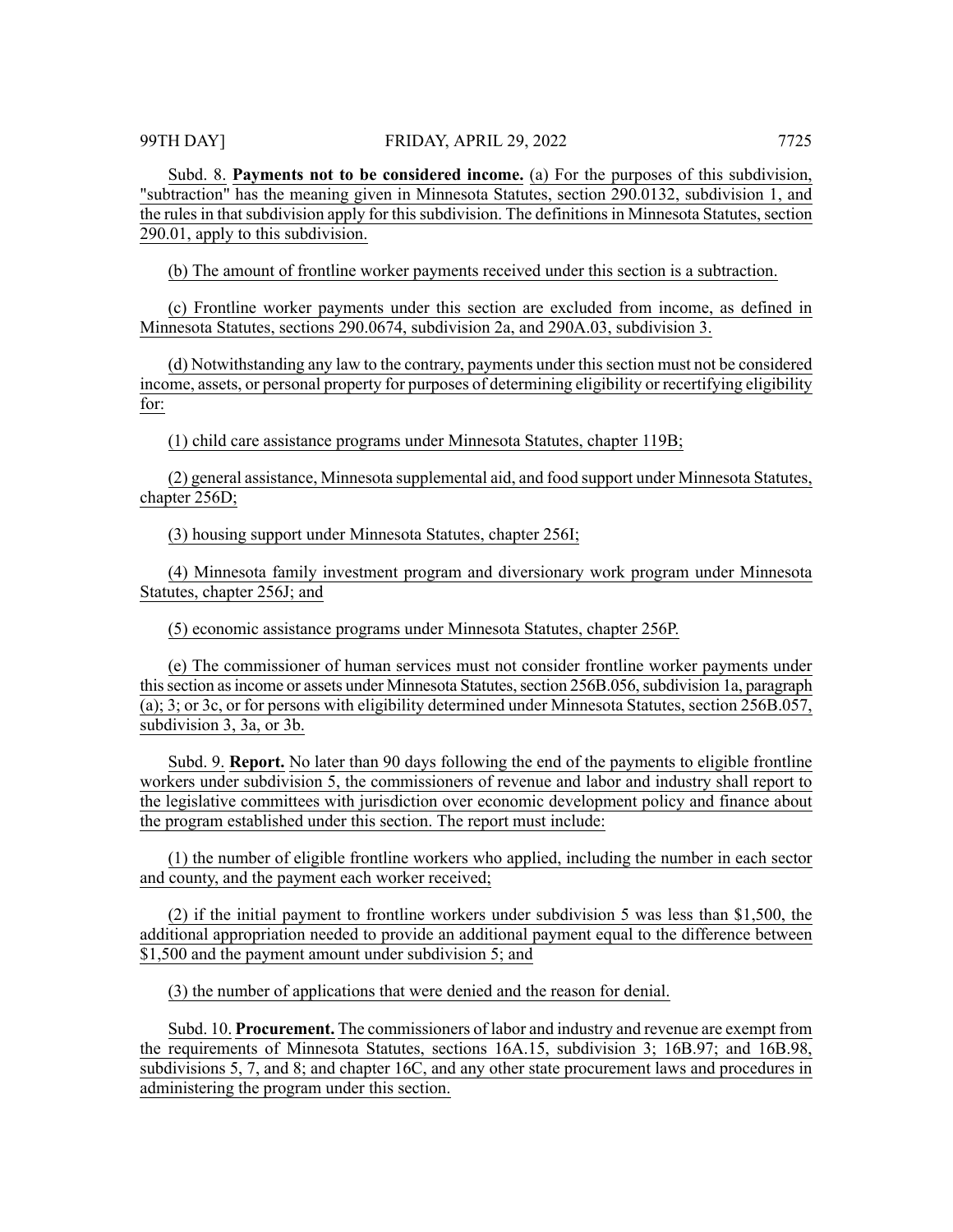Subd. 11. **Appropriations.** (a) \$500,000,000 in fiscal year 2022 is appropriated from the general fund to the commissioner of revenue for payments under this section. This is a onetime appropriation.

(b) \$11,650,000 in fiscal year 2022 is appropriated from the general fund to the commissioner of labor and industry for administrative costs to implement the payments under this section.

(c) The commissioner of labor and industry may transfer money from this appropriation to the commissioner of revenue or the commissioner of employment and economic development for administrative costs to implement the program and payments under this section.

(d) The appropriations in this subdivision are available until June 30, 2023.

Subd. 12. **Audit.** The Office of the Legislative Auditor is encouraged to begin work on an audit of the use of all funds appropriated under subdivision 11 no later than February 1, 2023.

**EFFECTIVE DATE.** (a) Unless otherwise specified, this section is effective the day following final enactment.

(b) Subdivision 8, paragraphs (a), (b), and (c), are effective for taxable years beginning after December 31, 2021, and before January 1, 2024, for property tax refunds based on rent paid in 2021 or 2022, and for property tax refunds based on property taxes payable in 2022 or 2023. Subdivision 8, paragraphs (d) and (e), are effective the day following final enactment, except for a program for which federal approval is required, changes affecting the program are effective upon federal approval.

#### Sec. 3. **APPROPRIATIONS GIVEN EFFECT ONCE.**

If an appropriation in this act is enacted more than once during the 2022 regular session, the appropriation is to be given effect only once.

**EFFECTIVE DATE.** This section is effective the day following final enactment.

#### **ARTICLE 3**

#### **COVID-19 MANAGEMENT**

#### Section 1. **APPROPRIATION; COVID-19 MANAGEMENT.**

(a) \$190,000,000 in fiscal year 2022 is appropriated from the general fund to the commissioner of management and budget to pay for COVID-19 management costs incurred between May 23, 2022, and February 15, 2023, for testing, vaccinations, COVID-19 outbreak management, local and Tribal health, public education, and health system supports. The commissioner may transfer funds appropriated in this section to state agencies as necessary. This is a onetime appropriation and is available until March 31, 2023.

(b) The Legislative COVID-19 Response Commission, established under Laws 2020, chapter 71, article 1, section 7, must review a proposed allocation of the appropriation in this section as provided in paragraphs (c), (d), and (e), before the commissioner may expend the appropriation.

(c) The commissioner of management and budget must submit proposed single expenditures of the appropriation in this section that exceed \$2,500,000 to the Legislative COVID-19 Response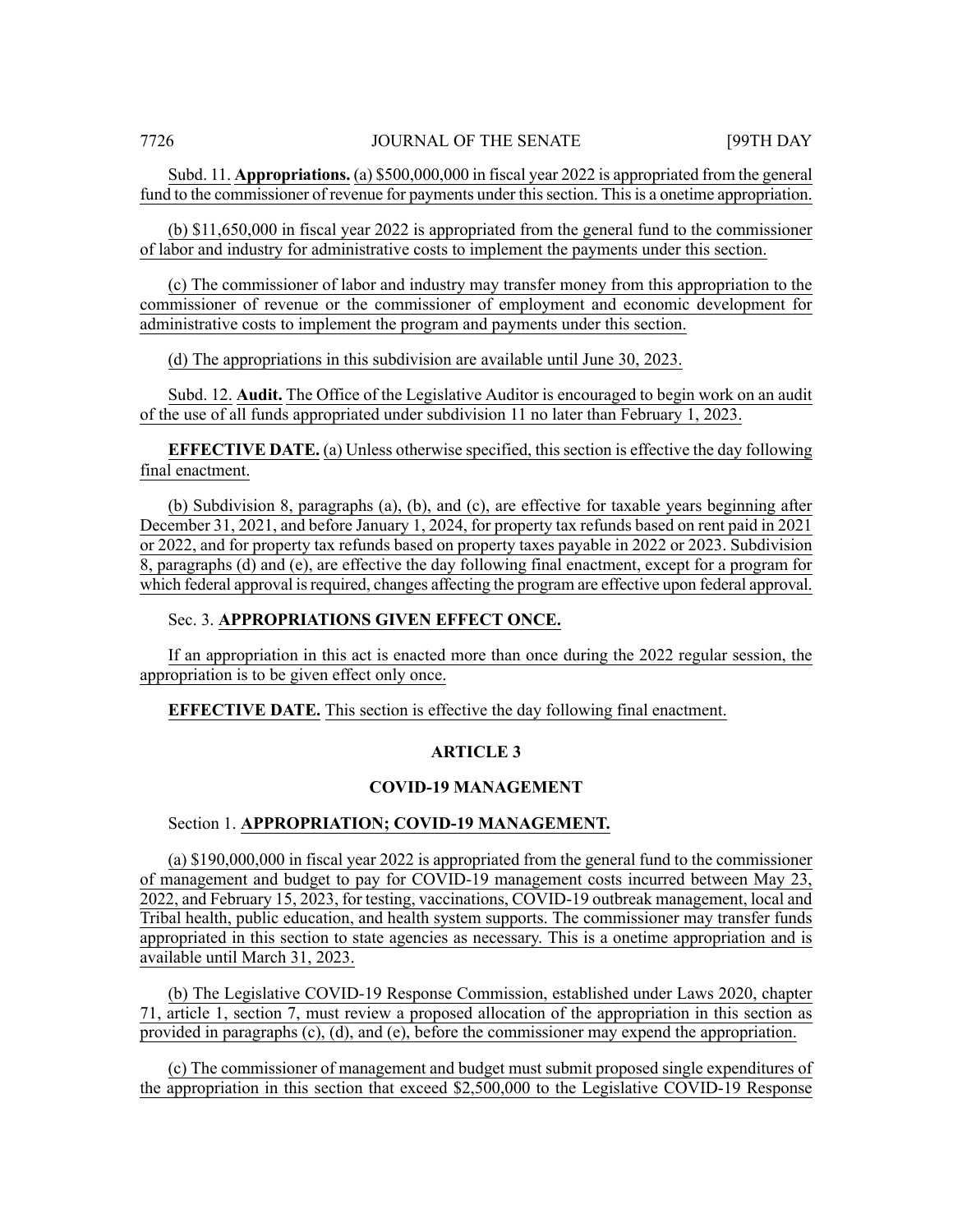Commission for its review and recommendations. The submission must include the total amount of the proposed expenditure, the purpose of the proposed expenditure, the time period of the proposed expenditure, and any additional information the commissioner of management and budget determines necessary to properly document the proposed expenditure. Upon receiving a submission, the commission has three days after the request is submitted to review the proposed expenditures.

(d) Commission members may make a positive recommendation, a negative recommendation, or no recommendation on a proposed expenditure. If a majority of the commission members from the senate or a majority of the commission members from the house of representatives make a negative recommendation on a proposed expenditure, the commissioner is prohibited from expending the money. If a majority of the commission membersfrom the senate or a majority of the commission members from the house of representatives do not make a negative recommendation, or if the commission makes no recommendation, the commissioner may expend the money.

(e) The commission may hold a public meeting to approve or disapprove a proposed expenditure from the appropriation in this section. Notwithstanding Minnesota Statutes, section 3.055, the commission may conduct a public meeting remotely. The commission may approve or disapprove proposed expenditures without a public meeting. The commission members may approve or disapprove proposed expenditures via written communication sent to the commissioner of management and budget. Notwithstanding Laws 2020, chapter 71, article 1, section 7, if a commission member is unable to review a particular expenditure, a designee from the commission member's legislative body may serve as a designee on behalf of the absent member.

**EFFECTIVE DATE.** This section is effective the day following final enactment.

# Sec. 2. **LEGISLATIVE COVID-19 RESPONSE COMMISSION.**

Laws 2020, chapter 71, article 1, section 7, as amended by Laws 2020, chapter 81, sections 1 and 2, is revived and reenacted as of December 30, 2020.

**EFFECTIVE DATE.** This section is effective retroactively from December 30, 2020, and applies to duties required under this article."

Delete the title and insert:

"A bill for an act relating to state government; repaying federal unemployment insurance trust fund loans; replenishing the unemployment insurance trust fund; freezing the base tax rate for employers; eliminating the additional assessment for calendar years 2022 and 2023; establishing a zero percent special assessment rate for calendar year 2022; authorizing frontline worker payments; managing use of COVID-19 funds; appropriating money; repealing Laws 2021, First Special Session chapter 12, article 5, section 3."

We request the adoption of this report and repassage of the bill.

Senate Conferees: Eric Pratt, Jason Rarick, Mary Kiffmeyer, Susan Kent, Aric Putnam

House Conferees: Gene Pelowski Jr., Mohamud Noor, Dave Baker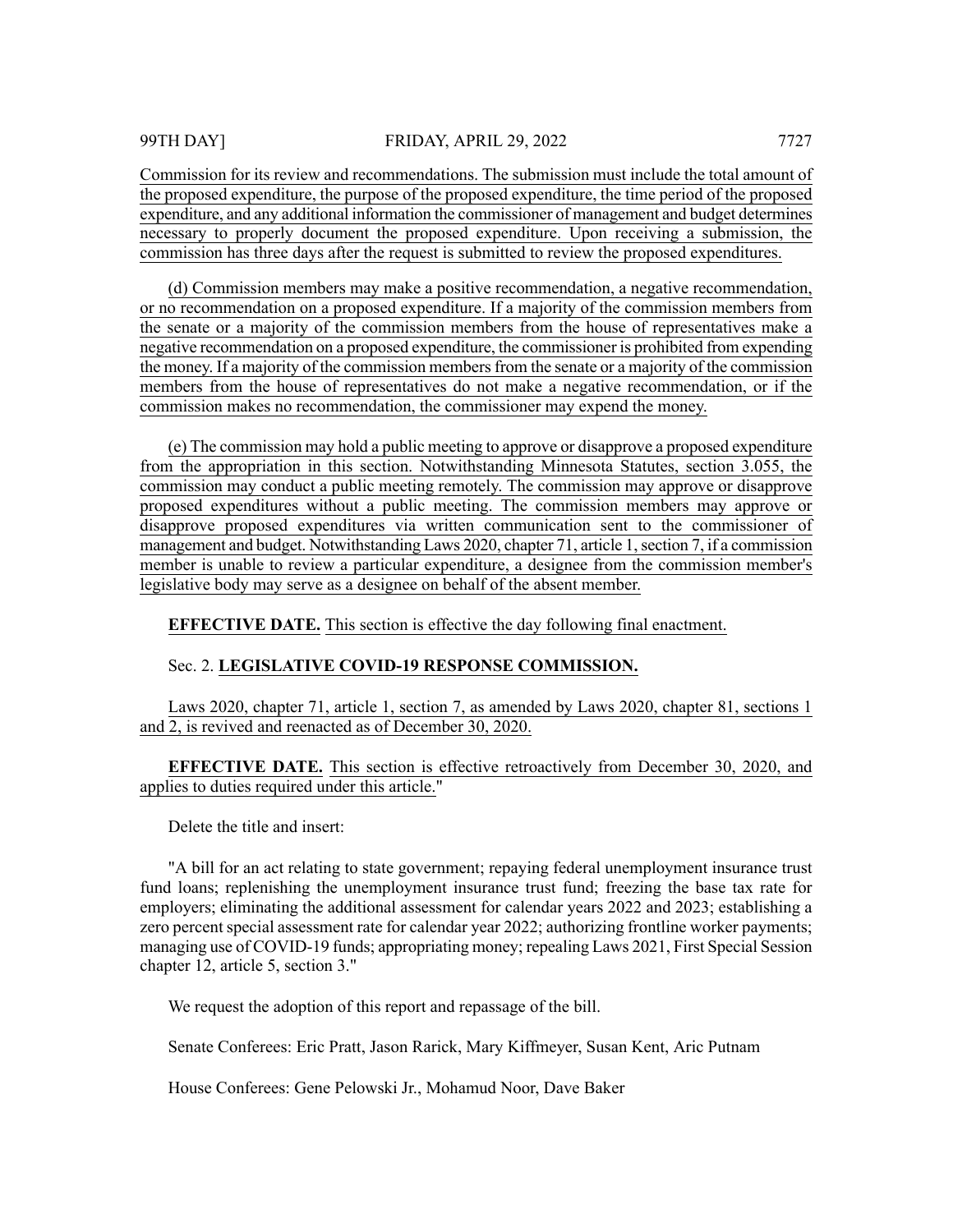#### 7728 JOURNAL OF THE SENATE [99TH DAY

Senator Rarick, for Senator Pratt, moved that the foregoing recommendations and Conference Committee Report on S.F. No. 2677 be now adopted, and that the bill be repassed as amended by the Conference Committee. The motion prevailed. So the recommendations and Conference Committee Report were adopted.

S.F. No. 2677 was read the third time, as amended by the Conference Committee, and placed on its repassage.

The question was taken on the repassage of the bill, as amended by the Conference Committee.

The roll was called, and there were yeas 65 and nays 1, as follows:

| Abeler      | Draheim   | Ingebrigtsen    | López Franzen | Putnam     |
|-------------|-----------|-----------------|---------------|------------|
| Anderson    | Duckworth | Isaacson        | Marty         | Rarick     |
| Bakk        | Dziedzic  | Jasinski        | Mathews       | Rest       |
| Benson      | Eaton     | Johnson         | McEwen        | Rosen      |
| Bigham      | Eichorn   | Johnson Stewart | Miller        | Ruud       |
| Carlson     | Eken      | Kent            | Murphy        | Senjem     |
| Chamberlain | Frentz    | Kiffmeyer       | Nelson        | Tomassoni  |
| Champion    | Gazelka   | Klein           | Newman        | Torres Ray |
| Clausen     | Goggin    | Koran           | Newton        | Utke       |
| Coleman     | Hawj      | Kunesh          | Osmek         | Weber      |
| Cwodzinski  | Hoffman   | Lang            | Pappas        | Westrom    |
| Dahms       | Housley   | Latz            | Port          | Wiger      |
| Dornink     | Howe      | Limmer          | Pratt         | Wiklund    |

Those who voted in the affirmative were:

Pursuant to Rule 40, Senator Jasinski cast the affirmative vote on behalf of the following Senators: Anderson, Bakk, Benson, Coleman, Dahms, Draheim, Eichorn, Gazelka, Goggin, Housley, Howe, Ingebrigtsen, Lang, Limmer, Mathews, Nelson, Pratt, Rosen, Ruud, Senjem, Tomassoni, Utke, Weber, and Westrom.

Pursuant to Rule 40, Senator Kunesh cast the affirmative vote on behalf of the following Senators: Champion, Clausen, Eaton, Frentz, Hawj, Isaacson, Latz, McEwen, Newton, Port, Putnam, and Wiklund.

Those who voted in the negative were:

Fateh

Pursuant to Rule 40, Senator Kunesh cast the negative vote on behalf of the following Senator: Fateh.

So the bill, as amended by the Conference Committee, was repassed and its title was agreed to.

### **MEMBERS EXCUSED**

Senator Dibble was excused from the Session of today. Senator Westrom was excused from the Session of today from 12:00 noon to 12:20 p.m.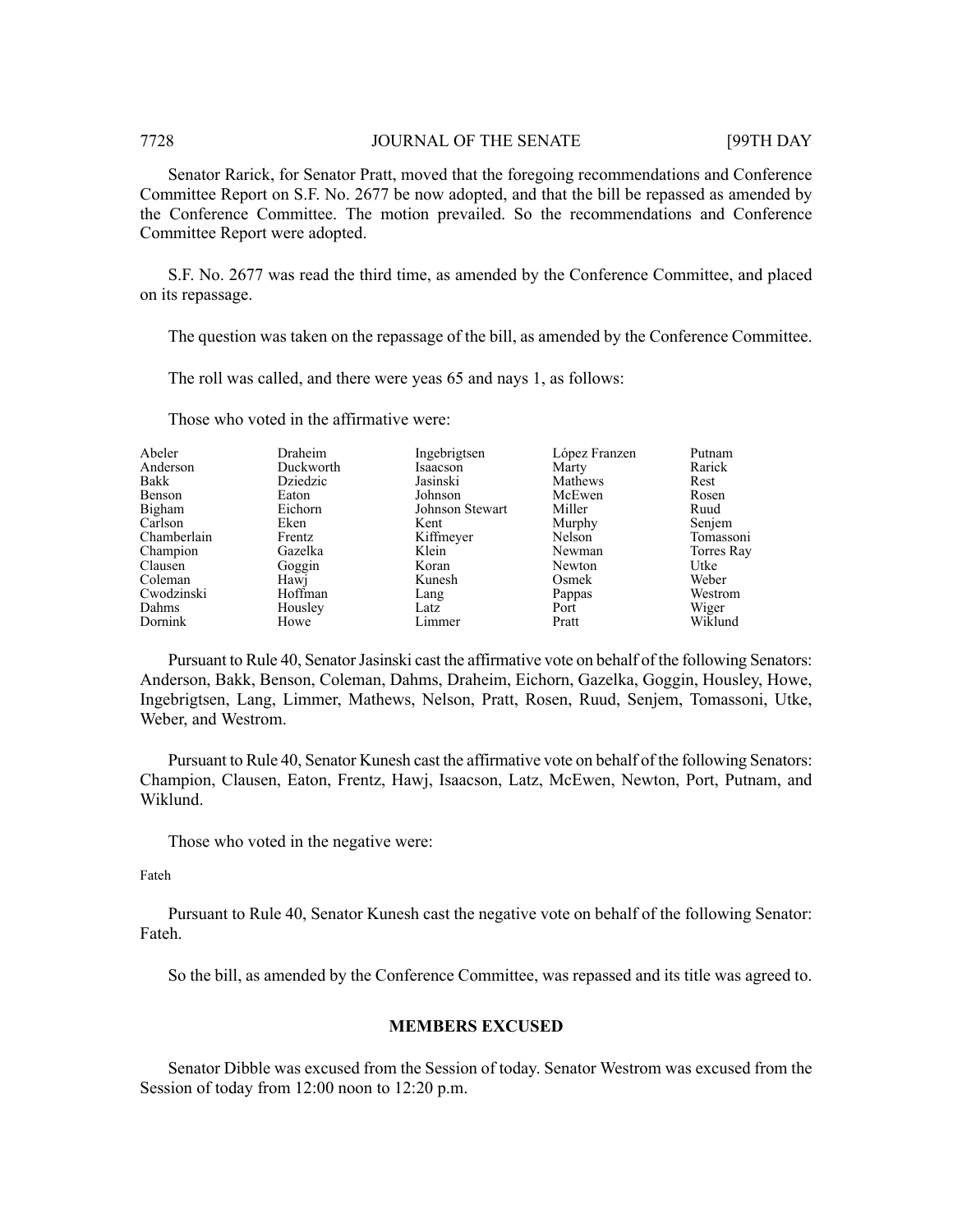# **ADJOURNMENT**

Senator Miller moved that the Senate do now adjourn until 11:00 a.m., Monday, May 2, 2022. The motion prevailed.

Cal R. Ludeman, Secretary of the Senate